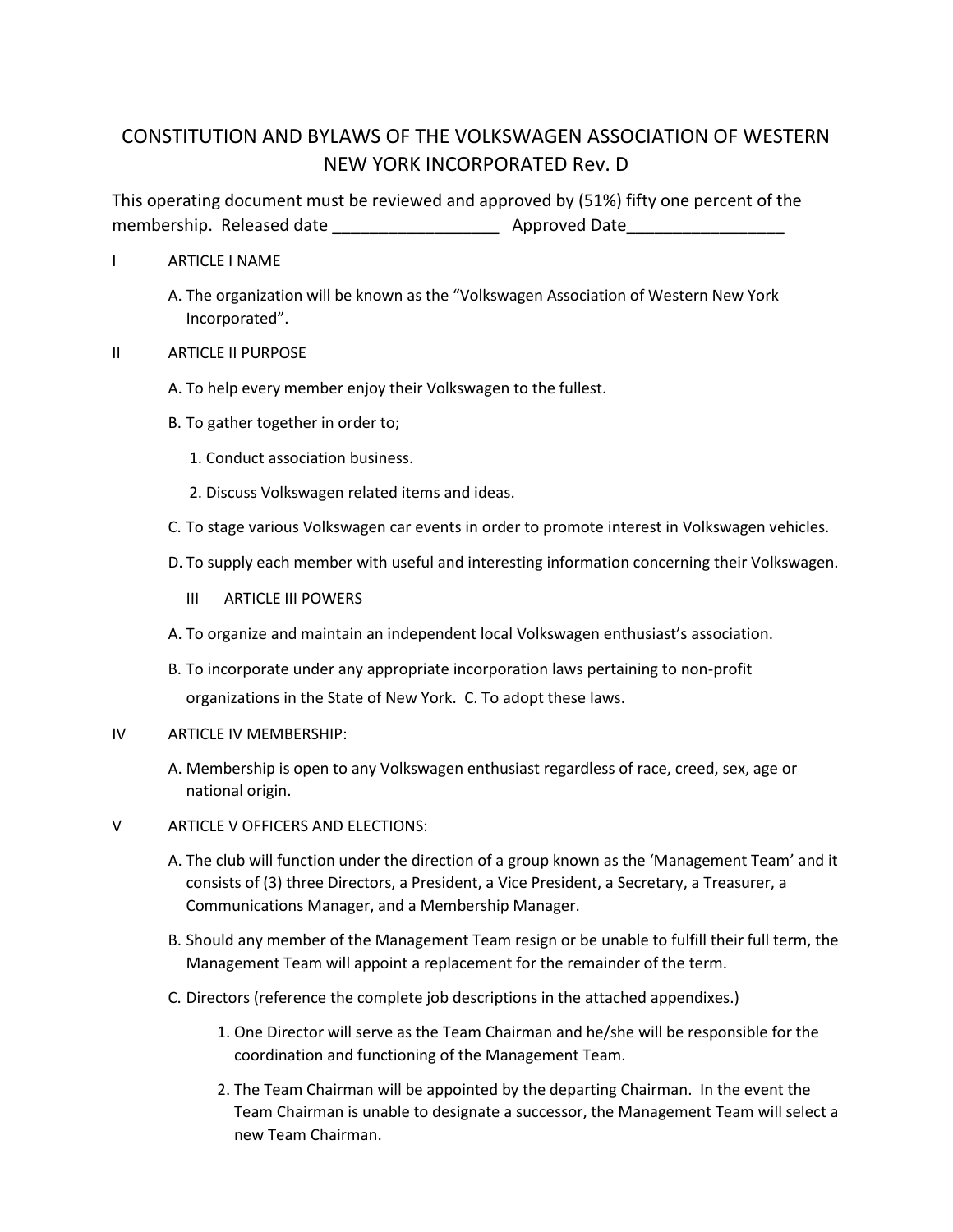- 3. New or replacement Directors will be nominated by the Management Team, and elected by a majority vote of the eligible members in attendance the night of the election.
- 4. Directors term of service.
	- a.Directors will serve for a term of two (2) years. Their terms should have a staggered start so that their terms expire at different times.
	- b.When a Director's service period has ended, they will be eligible to serve another two (2) year term if they are nominated and elected as previously described.

### D. Elected Officers

- 1.The Management Team shall solicit nominations and hold elections annually for the
	- following positions: (see the complete job descriptions in the attached appendices.)
	- a. President
		- b. Vice President
		- c. Secretary
		- d. Treasurer
- 2. Nominations for these elected officers shall be solicited from the club membership. The candidates shall be elected by a majority vote of the eligible members in attendance the night of the election.
	- a. Their term of service shall be one (1) year. They will be eligible to serve multiple terms that must be renewed at the annual election night.
	- b. Should an elected officer not be able to complete their term of service; the Management Team will appoint a replacement to fulfill the balance of the term.

### E. Managers

- 1. There are administrative functions that are needed to support ongoing operations (see the complete job descriptions in the attached appendixes.)
	- a. They are the Communications Manager and the Membership Manager
	- b. These positions are filled by the Management Team electing individuals from a field of volunteers within the club membership.
	- c. The club benefits from their long-term dedication to these jobs. Therefore, the term of service is indefinite. When a Manager is unable to continue in their position, the Management Team well be responsible for the electing a

replacement.

F. Management Team Powers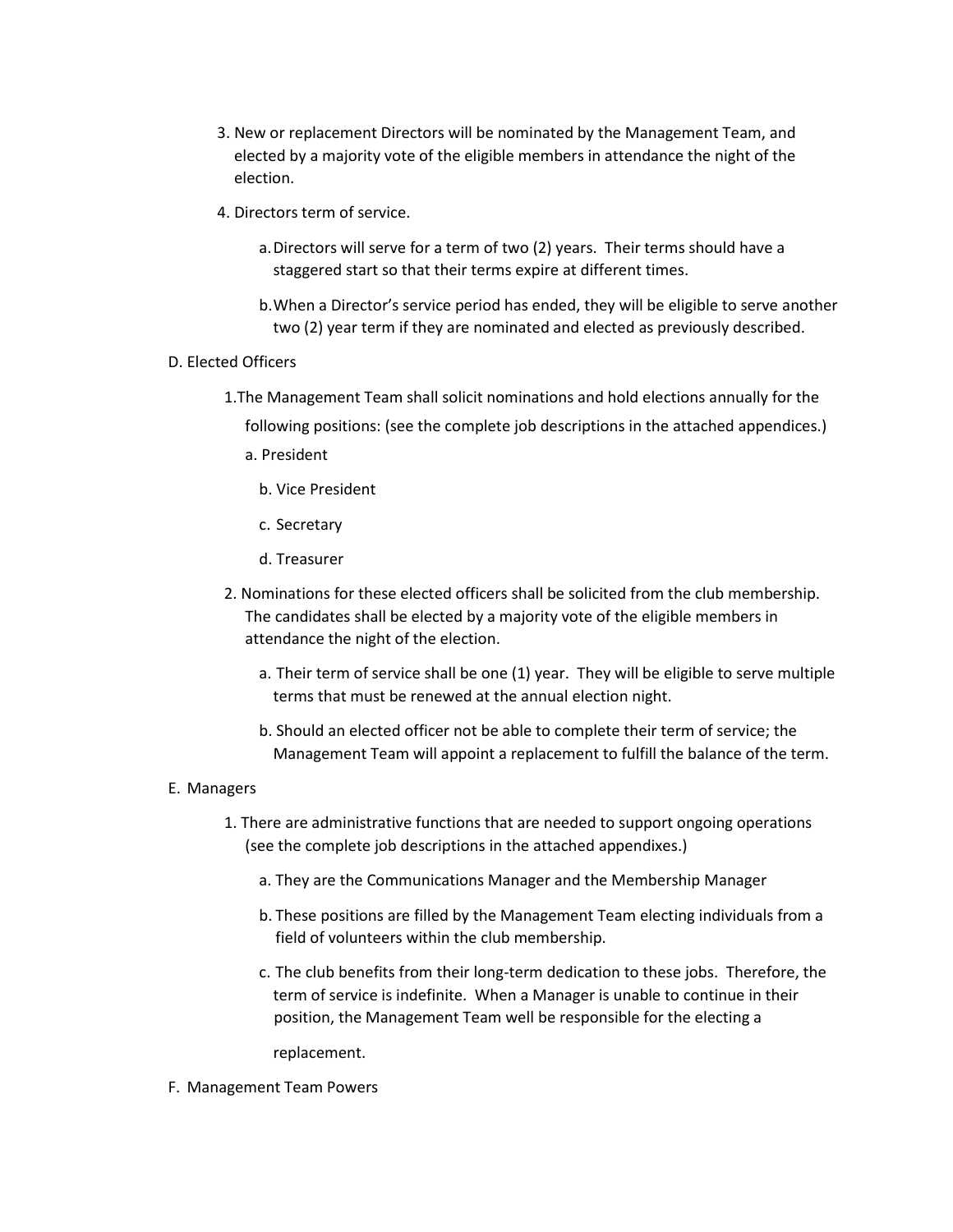- 1. The Management Team will have the power to suspend established practices, rules and procedures when a situation arises that is not specifically stated in these Bylaws. The changes must be agreed upon by at least six (6) team members.
- 2. The Management Team meetings will be held, as required, and they must have at least four (4) members present,
- 3 Team members will be allowed to hold more than one position, such as Director and Treasurer.

### VI ARTICLE VI RECOGNITION FOR OUTSTANDING SERVICE

### A Selection Criteria

- 1. The individual being considered will have served, on a voluntary basis, as an event chairman, an event organizer, an event host, or made some other significant contribution to the success of the club.
- 2. The individual will have a record of voluntary service that spans a minimum of five (5) years.
- 3. Serving in an elected office does not qualify the individual for this recognition,
- B Selection Process
	- 1. Names of individuals to be considered for recognition can be submitted at any time by an elected officer, a director, or any member in good standing of the organization.
	- 2. Nominees and their qualification will be reviewed by the board of directors. Those individuals that are selected will be recognized at an official club meeting or event, and presented an appropriate gift

### VII ARTICLE VII DISSOLUTION

- A At least two thirds (2/3) of the membership must vote in favor of dissolution, in which case proper notification will be given to the State of New York.
- B If dissolution is approved, all assets will be disbursed as in C. below, under the direction of the Executive Board of Directors.
- C Disposal of assets will be done as follows:
	- 1. Material assets to be sold.
	- 2. Pay any and all outstanding debts.
	- 3. Deduct 20% from total assets and distribute equally among current officers (including membership manager, webmaster, communications manager and board members).
	- 4. Contribute remaining cash assets to local charities selected by the current membership.

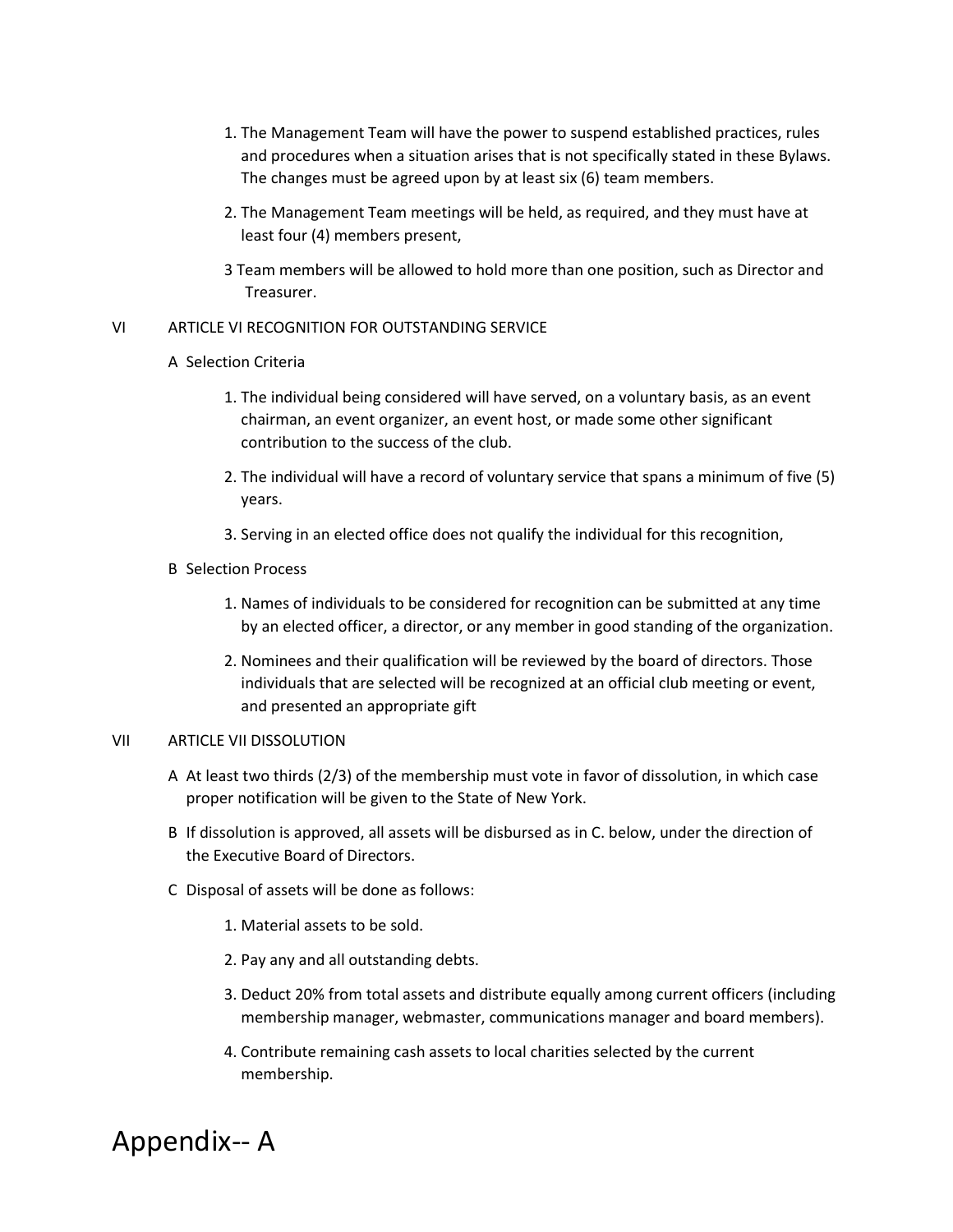# JOB DESCRIPTIONS

# Team Chairman

### Responsibilities

- 1) Maintain order and respect for all involved with the VWAWNY
- 2) Provide suggestions and input on major topics to finalize decisions on club issues
- 3) Maintain continuity between executives and members
- 4) Ensure that all club operations and functions are within the guidelines of the VWAWNY Constitution and by-laws
- 5) Chair Team meetings as required
- 6) Oversee changes to VWAWNY website
- 7) Monitor and respond to questions posted on the VWAWNY Facebook page.
- 8) Maintain a rudimentary financial budget.

### **Requirements**

- 1) Active VWAWNY member in good standing for five consecutive years, dedicated to the VWAWNY mission
- 2) Has a genuine interest in upholding the Constitution of the VWAWNY
- 3) Able to attend and participate in Board meetings as necessary
- 4) Has the ability to correspond effectively and respectfully

### **Directors**

### Responsibilities

- 1) Provide input on major topics to finalize decisions on club issues
- 2) Maintain continuity between executives and members
- 3) Ensure that all club operations and functions are within the guidelines of the VWAWNY Constitution and by-laws
- 4) Chair Team meetings as required

### **Requirements**

1) Active VWAWNY member in good standing two years, or the current club President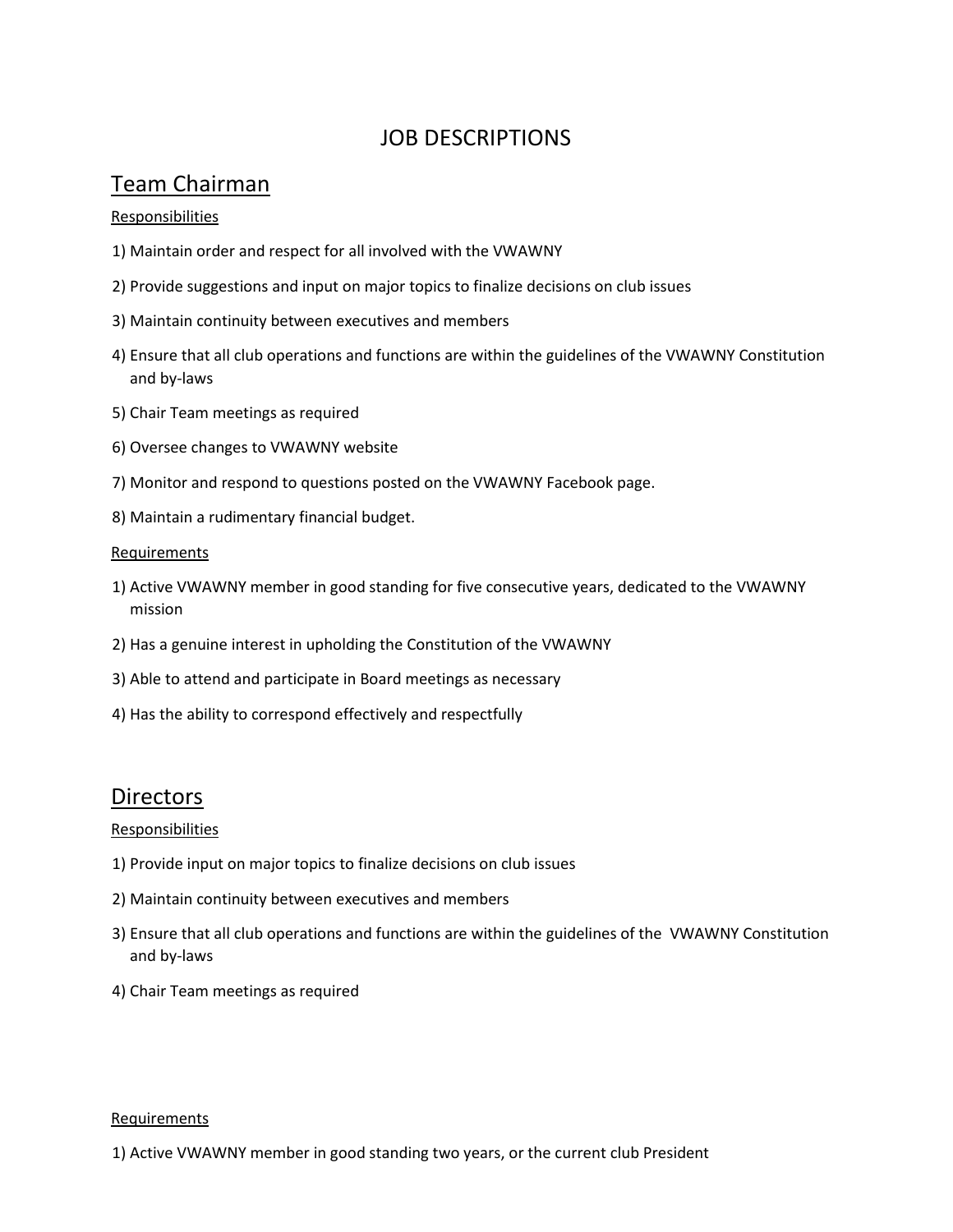- 2) Has a genuine interest in upholding the Constitution of the VWAWNY
- 3) Able to attend and participate in Board meetings as necessary

## President

### Responsibilities

- 1) Preside over all regular meetings
- 2) Schedule regular meetings with V.P.'s assistance
- 3) Coordinate club functions with the aid of the Management Team
- 4) Maintain continuity and order between all club members
- 5) Should attend management meetings.

### Requirements

- 1) An active VWAWNY member in good standing for at least two years
- 2) Available for all meetings or verify that the V.P. will substitute
- 3) Available for the majority of club events\*
- 4) Available by most current means of communication
- 5) Has a genuine interest in upholding the Constitution of the VWAWNY
- 6) Able to effectively communicate at meetings with respect for all

### Vice President

### Responsibilities

- 1) Represent the President and preside over meetings in his absence
- 2) Assist the President with duties as requested
- 3) Arrange for club meeting locations
- 4) Verify meeting location availability and share with all officers
- 5) Attend Management Team meetings

### Requirements

- 1) An active VWAWNY member in good standing for at least one year
- 2) Available by most current means of communication
- 3) Able to effectively communicate with business and social contacts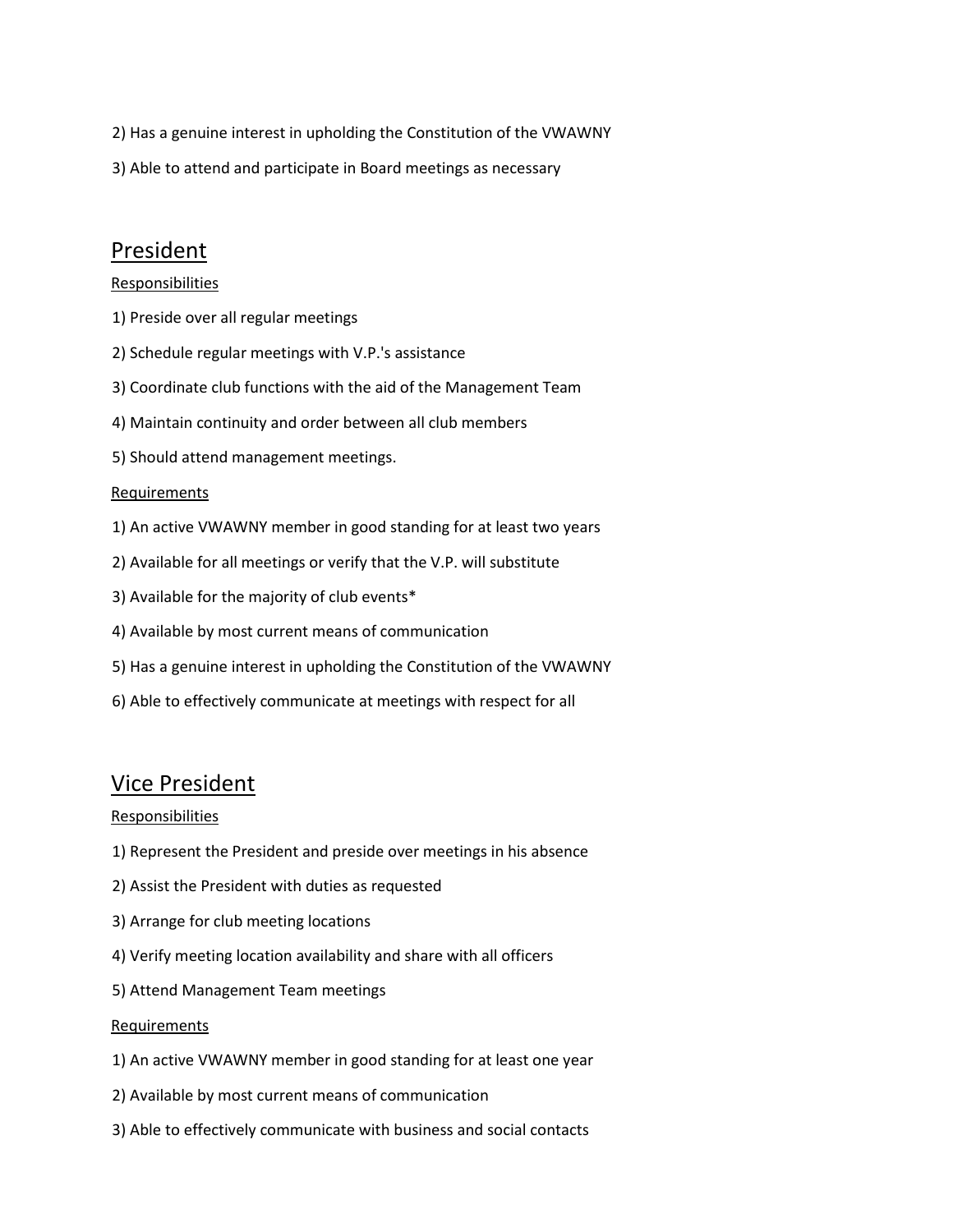- 4) Available for most regular meetings
- 5) Available for most club events\*

Note: Either President or Vice President should be present for all major club functions

### Treasurer

**Responsibilities** 

- 1) Maintain bank accounts and check book for club finances
- 2) Provide monthly Treasury Report for club meetings
- 3) Reimburse club members for approved expenditures
- 4) Pay bills submitted for approved expenditures
- 5) Maintain all club financial records
- 6) Attend Management Team meetings

#### **Requirements**

- 1) An active VWAWNY member in good standing for at least one year
- 2) Available by most current means of communication
- 3) Available for most regular meetings or provide report for substitute
- 4) Confident in and proficient at maintaining all club finances and financial records

### **Secretary**

Responsibilities

- 1) Record minutes at all regular meetings
- 2) At each regular meeting, read an outline of minutes from previous meeting
- 3) Provide a copy of previous meeting minutes for President's reference
- 4) Maintain copies of all secretarial records, club correspondence and meeting minutes
- 5) Maintain attendance records
- 6) Attend Management Team meetings

#### Requirements

- 1) An active VWAWNY member in good standing for at least one year
- 2) Available by most current means of communication
- 3) Able to correspond effectively with all club contacts